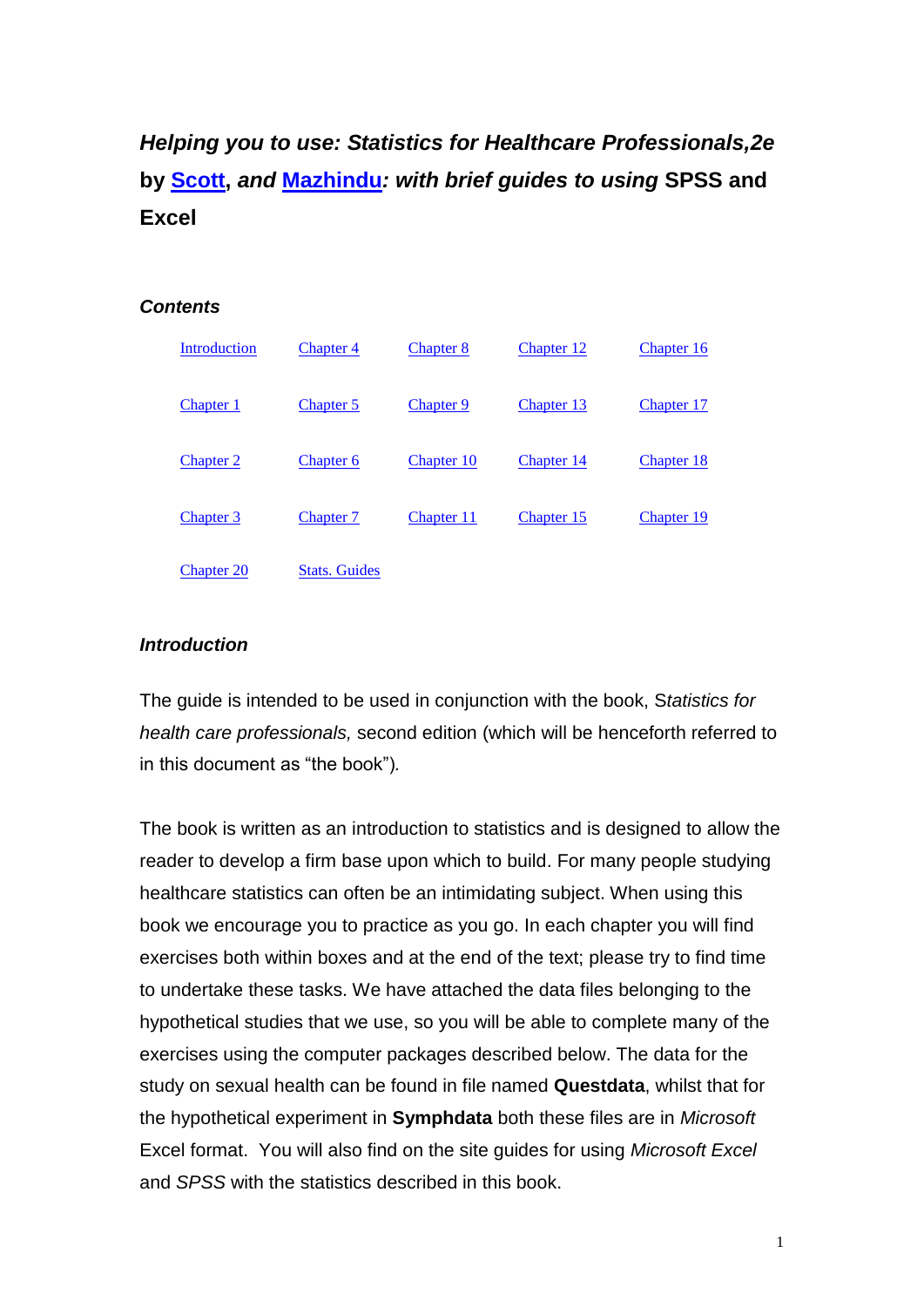#### <span id="page-1-0"></span>*Chapters 1 & 2*

Chapters 1 & 2 provide a background to the use of statistics within healthcare and explain how the scientific approach is intrinsically linked to statistical analysis. The chapters look at what is meant by evidence based practice and how statistics are used within the context of this modern health care mantra. Chapter 2 includes a discussion concerning taking a critical approach to looking at research; whilst this chapter may seem rather early we feel it is an important element because many students will become consumers of research before they are producers of it. Useful exercises to accompany these chapters are to: question the belief associated with the quantitative paradigm and to examine what constitutes evidence in the context of evidence based practice. You may like to compare your views of evidence with those of health agencies such as the National Institute for Clinical Excellence [\(www.nice.org.uk\)](file:///C:/Users/greenhill/Documents/From%20Worcester/Ian); or the Medical and health care products regulatory agency [\(http://www.mhra.gov.uk\)](http://www.mhra.gov.uk/).

#### <span id="page-1-1"></span>*Chapter 3*

Chapter 3 provides an introduction to notion of error and the measurement of error. It discusses in particular measurement error, design errors and sampling error. Useful discussion that can be had here are around what makes a good design. This of course, links back to chapter 2, which is concerned with the nature of evidence. Students tend to be able to grasp the concept of measurement error well particularly when it is demonstrated, in practical sessions. With respect to design error, it is a good idea to discuss common design issues such as sampling methods and how representative the sample is. These are key factors that often let research papers down. It is worth noting that researchers work in the real world and therefore there is a theory practice gap; most papers are not perfect, but do they make fair and reasonable conclusions? The social research methods website [\(http://www.socialresearchmethods.net/kb/sampstat.php\)](http://www.socialresearchmethods.net/kb/sampstat.php) provides good additional background and detail to this topic.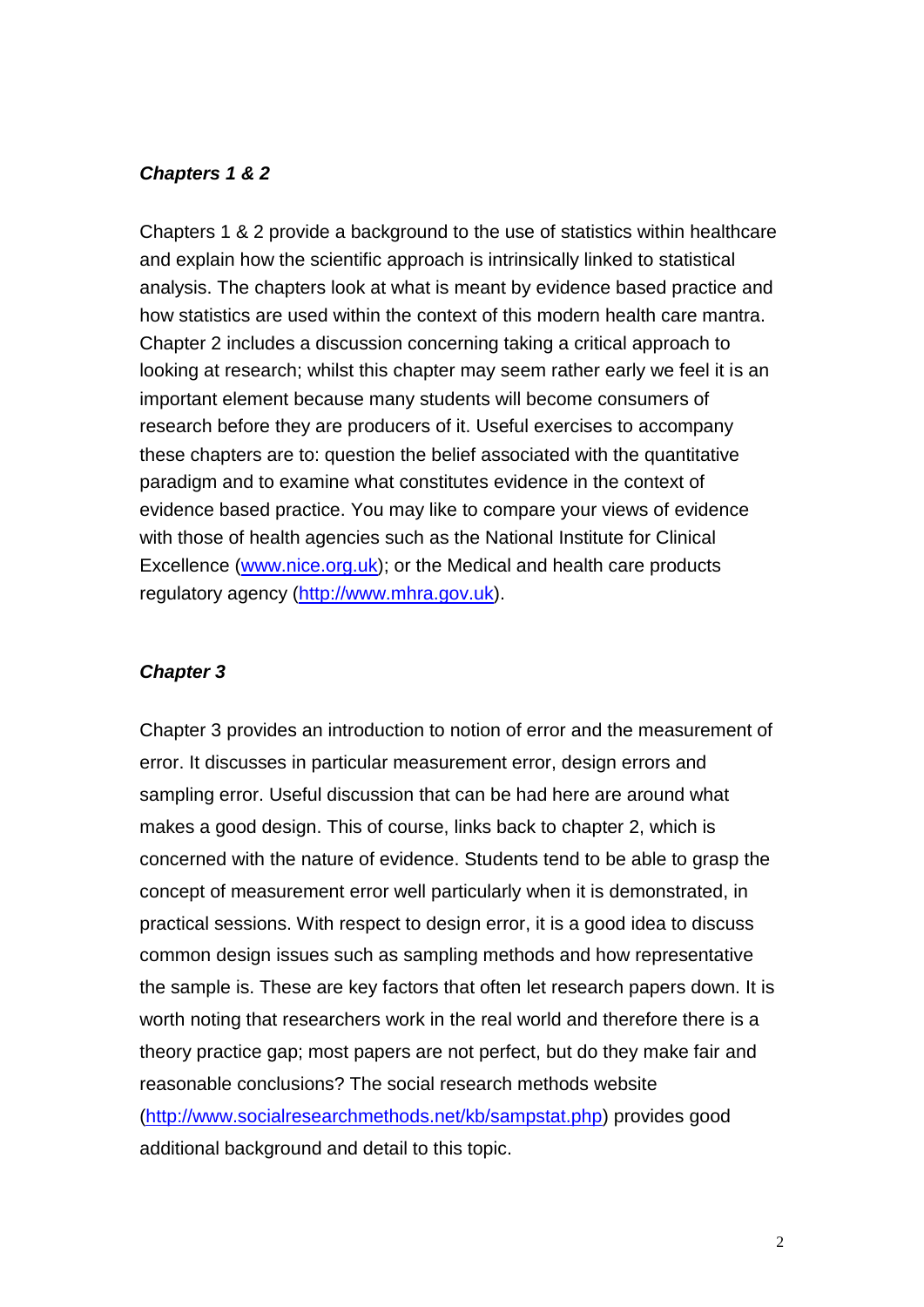## <span id="page-2-0"></span>*Chapter 4*

Strictly speaking, this chapter on questionnaire design belongs in a book on research methods, however we included this chapter because so many healthcare students start their research careers by conducting questionnaires. In addition, many healthcare workers are involved in responding to the outcomes of surveys based on questionnaires (e.g. patient satisfaction surveys). Thus we thought that including a brief chapter on questionnaire design and data to analyse would provide a useful back ground as well as allowing fruitful reflection of the potential errors and issues generated by this much used research tool.

Many questionnaires are available from web sites (e.g. [http://www.outcomes](http://www.outcomes-trust.org/instruments.htm)[trust.org/instruments.htm\)](http://www.outcomes-trust.org/instruments.htm). These questionnaires have been tested, explored and evaluated. You can also analyse the questionnaire for leading questions. Exploring the ability to lead participant's answers can be a very interesting activity; this can be done either by trying to spot such questions in existing questionnaires or by asking students to write their own leading questions. Students can be asked to investigate the outcomes of using different questions to explore a particular phenomenon. The results from these investigations can be analysed statistically at a later date. Debates over which scale to use and how many options to use rattle on and this blog gives a useful overview of some of these discussions

<http://www.surveygizmo.com/survey-blog/question-scale-length>beware it is a blog so look for the evidence to back-up what people are saying.

#### <span id="page-2-1"></span>*Chapter 5*

This chapter gives details of the two hypothetical studies that are referred to throughout the book. You should use them to both practice using statistics, as well as for critical analysis. The studies are not perfect and students should be encouraged to evaluate their design and discuss sources of error. The data 'generated' from these studies can be found in the files Syphmdata and Questdata.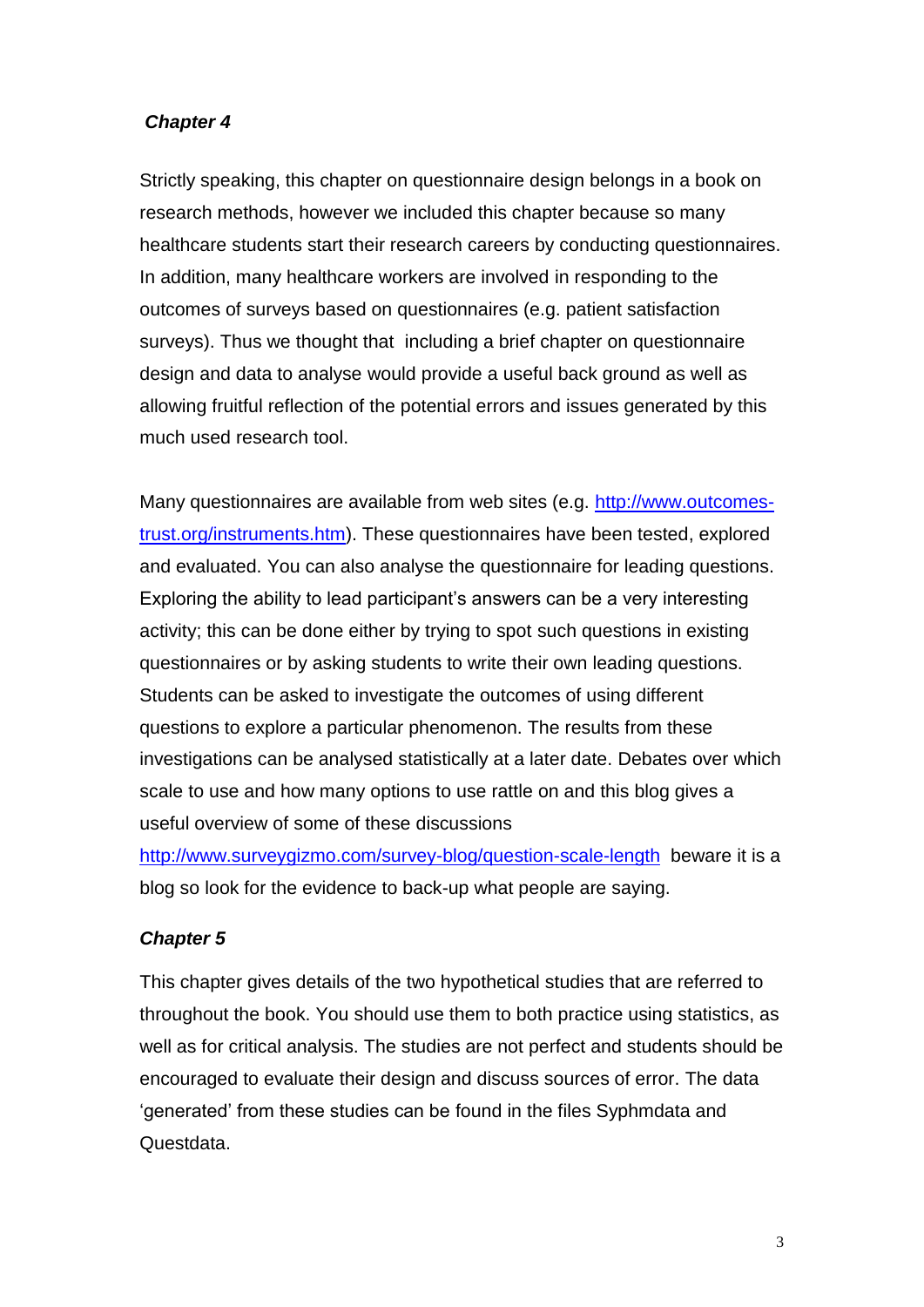### <span id="page-3-1"></span>*Chapters 6 and 7*

In chapter 6 and 7 we look at descriptive statistics and displaying data. These are important chapters because the vast majority of the statistics which, health care professionals encounter are descriptive in nature, and often they are displayed in the form of graphs and tables. So, do take time to master the content of these chapters before moving on. The concepts of measures of central tendency can be explored using commonly quoted statistics, for example, comparisons of national mean, median and mode wage levels often yields fruitful discussion and can be linked to the notion of dispersal as well. A good source of 'real data' to work with can be found at <http://www.statistics.gov.uk/>. These data sources can also be used to practice displaying data. The more 'real' the data the higher the level of engagement with the activity will be.

When presenting data graphically there is a tendency for some to focus on the aesthetics of the graph and to lose site of what we are trying achieve. The purpose of the graph is to convey information to the reader as efficiently and as clearly as possible; not to look pretty. The website, '*Gallery of Data Visualization: The Best and Worst of Statistical Graphics*' located at <http://www.datavis.ca/gallery/> provides some excellent examples of the good, the bad and the confusing from the world of data presentation.

#### <span id="page-3-0"></span>**Chapter 8**

Chapter 8 provides an interlude between descriptive and inferential statistics. For most of us, the most common type of statistic we see and hear are descriptive statistics. In this chapter we look at the ways in which data are gathered and presented can give rise to some strange and often erroneous conclusions. This chapter therefore has lessons on how to avoid making these such conclusion but also in how to look beyond the data presented. So as with all research, when reading statistical data the message is caveate emptor – buyer beware; if you do not want to be misled by statistics you need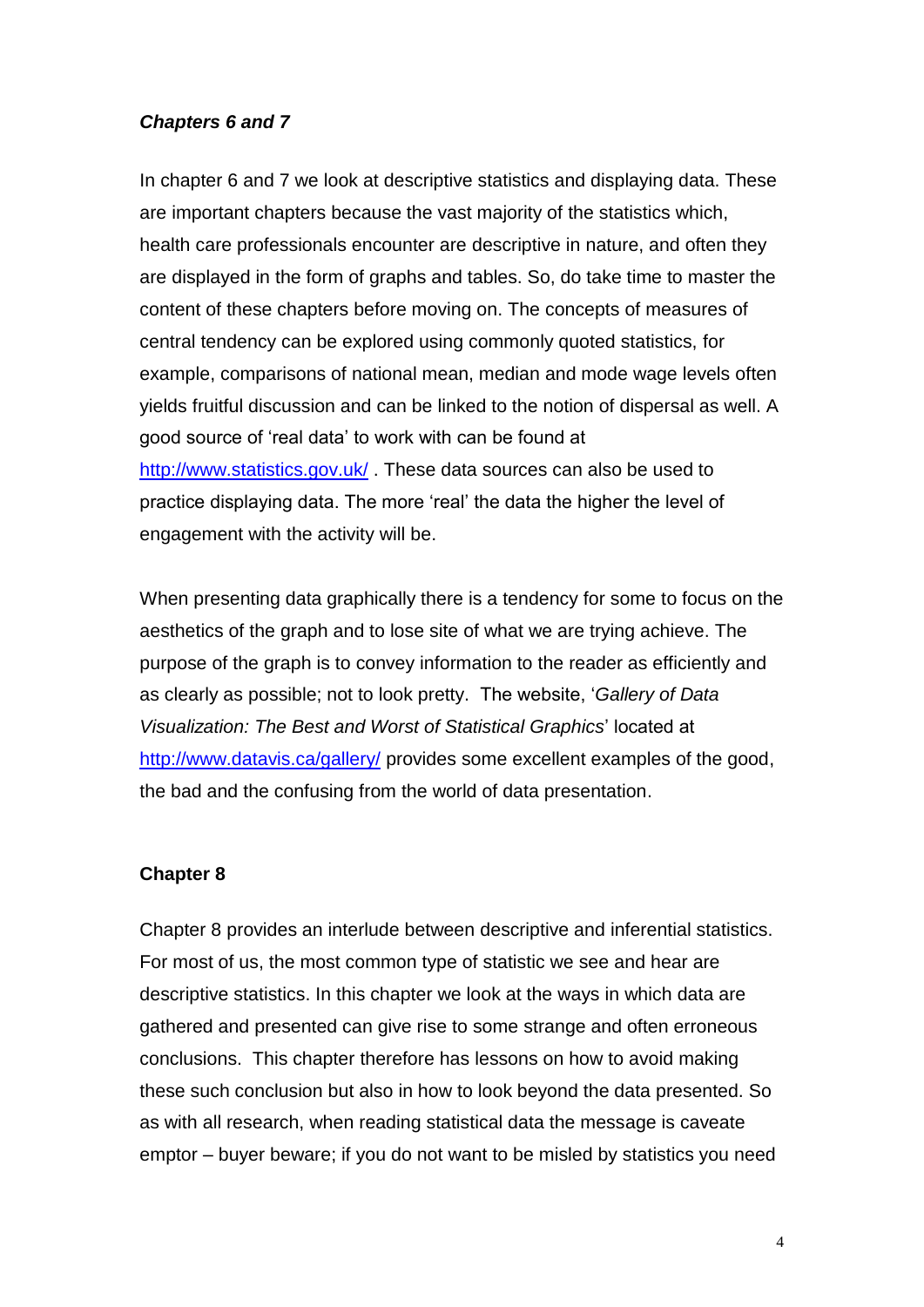## to understand them. *. An amusing video that takes a sideways look at the statistics can be found at*

*[http://www.ted.com/talks/lies\\_damned\\_lies\\_and\\_statistics\\_about\\_tedtalks.htm](http://www.ted.com/talks/lies_damned_lies_and_statistics_about_tedtalks.html) [l](http://www.ted.com/talks/lies_damned_lies_and_statistics_about_tedtalks.html) .* Some more serious case are discussed can be found at <http://www.badscience.net/>

## **Chapter 9**

In this chapter, the nature of the hypothesis and its relationship with statistical testing is discussed. The concept of chance is also introduced. We raise the issue of the difference between clinical and statistical significance. The distinction between independent and dependent variables is discussed, as is the idea of testing for significant difference or association. Understanding the content of chapter 9 is essential to a full appreciation of the chapters that follow. Students will often struggle with the notion of the experimental hypothesis, and find this concept difficult to distinguish from that of a theory or paradigm. It is thus a good idea to establish clear definitions. Similarly students will be helped if a clear link is made between statistical hypotheses developed and their associated experimental hypothesis. This web site <http://stattrek.com/hypothesis-test/hypothesis-testing.aspx?tutorial=ap> is good for revision and provides some an overview of the basics.

Distinguishing between investigations that look for either relationships/associations can normally be improved by reference to a range of different published studies. For example selecting a range of titles of recently published journal (quantitative) articles and then imaging the types of study that were undertaken can produce informative discussion.

The notion between of the difference between the independent and dependent variable tends to be easily grasped particularly when dealing with correlation and regression. Thinking about which variable is causing the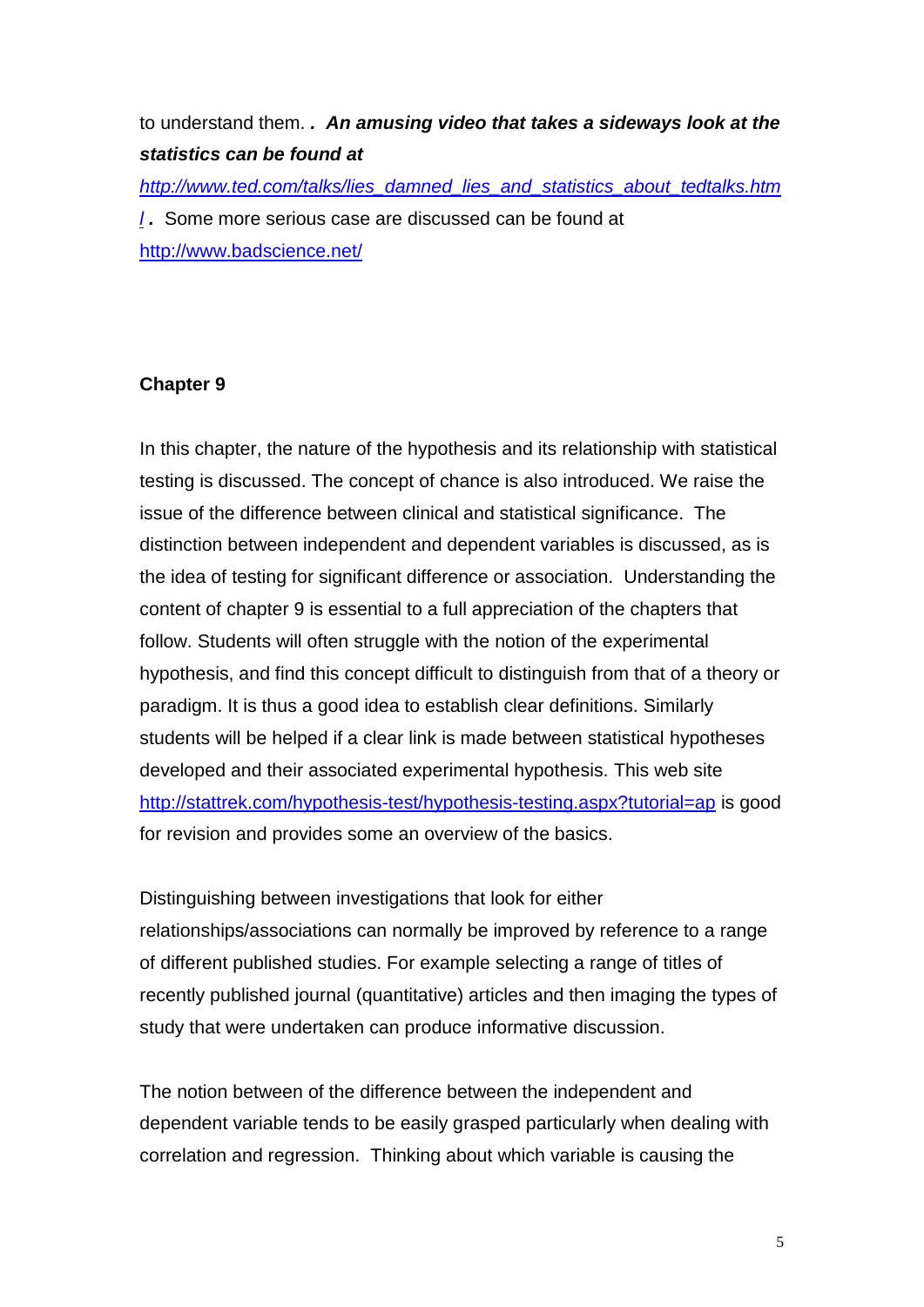effect tends to sort out most problems. Do be aware that particularly with regression analysis the distinction is not always clear (This phenomenon is discussed in Chapter 17).

#### <span id="page-5-0"></span>*Chapter 10*

This chapter, as with the previous one, provides detail of concepts vital to understanding of the rest of the book. Its focus is probability and its use in statistics. There are four areas to the chapter: probability; probability and its link to statistics; the normal distribution curve and other distributions. It is important that a good understanding of the first two areas (at least) is established before progressing with the rest of the book.

Probability is an area of maths, which many people struggle with; so, if you find difficulties with this section you will not be alone. Probability is a concept that most health professionals will deal with every day although it is normally referred to as risk. When we consider what the risk of an event is we are really say what is the probability of this event occurring. To improve skill in the use of probability the best tactic is to practice (e.g. trying to make predictions of events such as pulling two 'hearts' from a pack of cards). If you struggle with probability try having a look at this site prepared by the BBC [http://www.bbc.co.uk/bitesize/ks3/maths/handling\\_data/probability/revision/1/](http://www.bbc.co.uk/bitesize/ks3/maths/handling_data/probability/revision/1/) and if you like football [http://plus.maths.org/content/understanding](http://plus.maths.org/content/understanding-uncertainty-football-crazy)[uncertainty-football-crazy](http://plus.maths.org/content/understanding-uncertainty-football-crazy) this site may help you when it comes to predicting the outcomes of matches.

The link between probability and statistics for beginners tends to centres on the notion of the significance level. The understanding of this phenomenon tends to improve with practice (try performing and analysing mini experiments); as well as through reading journals and going over what the statistical tests used actually mean.

#### <span id="page-5-1"></span>*Chapter 11*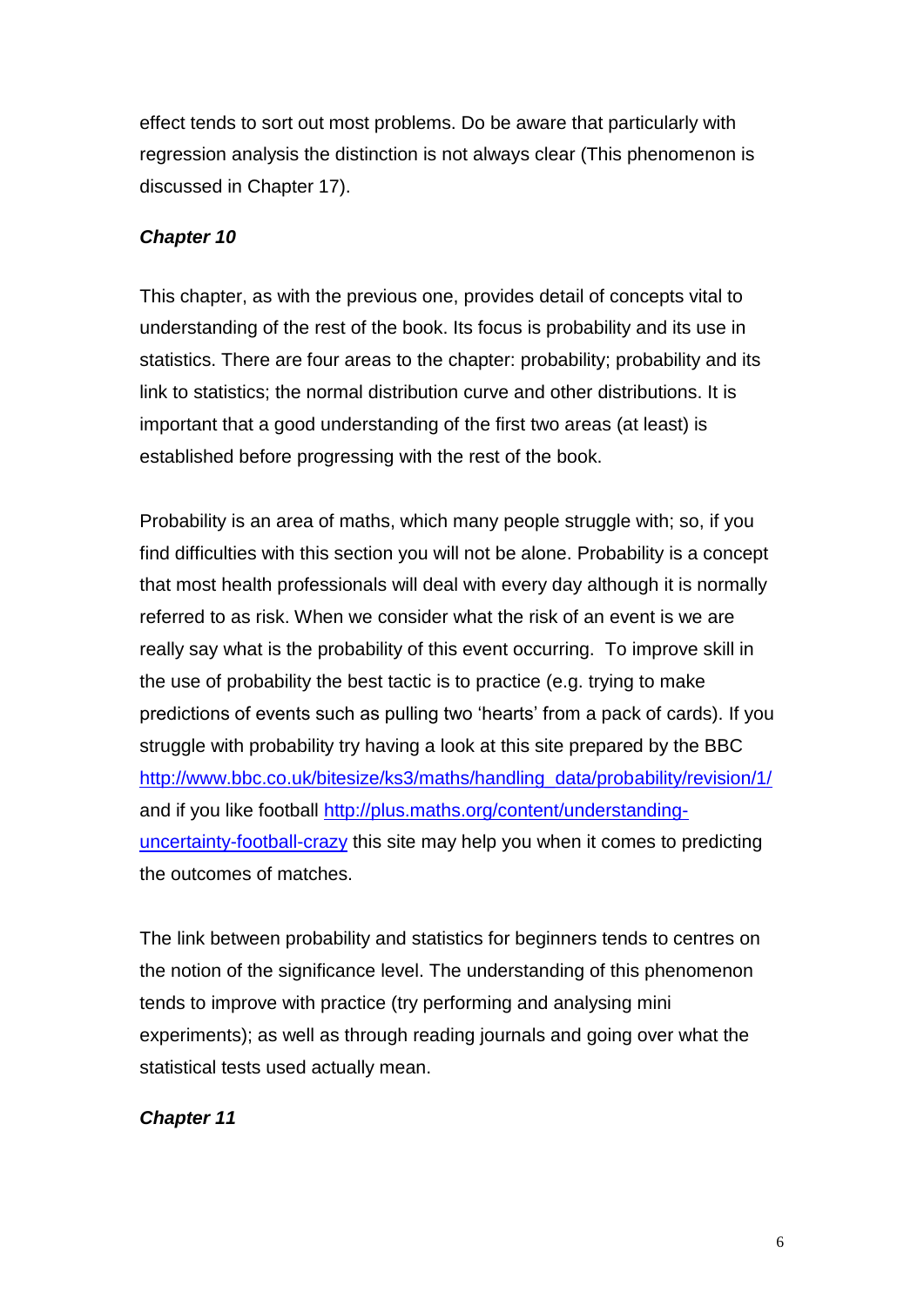Chapter 11 shows how distribution curves (and their associated probability functions) can be used to make predictions. The chapter provides a firm link between chapters 8 & 9 and the use of statistics to make inferences or predictions. As we say at the start of this chapter, the best way to improve is to practice. Exploring the use of z scores in your practice area or home life can be informative – they can be used to make predictions about any phenomenon where the data collected are more or less normally distributed. We think one of the best ways to practice is in groups. Study groups provide mutual support and help.

#### <span id="page-6-1"></span>*Chapter 12*

This chapter forms one of two that look at statistical test for differences between samples. We would encourage you to attempt at least one statistical test using hand calculations. We appreciate that this does take time but also feel that with the advent of calculators people have become less and less familiar with the use of numbers and looking at how they interact. We have included details of the mathematics involved in many of the tests, along with worked examples. If you are going to use a computer all of the time, these will be of less interest to you, although working through the examples will help you become familiar with the language of statistics particularly that used with more advanced tests. I tend to introduce many statistical test by running miniexperiments; for example I ask students to measure their pulse rate before and after a light (five minutes walking) bout of exercise; I will often perform the analysis live (using Excel); we can then discuss the results and their presentation. You can see a video of someone going through this here <http://www.youtube.com/watch?v=JlfLnx8sh-o> Exercises like these can also be used to discuss other statistical phenomenon such as sampling and error. Do make sure that any activity you might use is ethical, and safe for the participants. The social methods web site gives more examples of teh application of t-test and the theory behind the t-test [http://www.socialresearchmethods.net/kb/stat\\_t.php.](http://www.socialresearchmethods.net/kb/stat_t.php)

<span id="page-6-0"></span>*Chapter 13*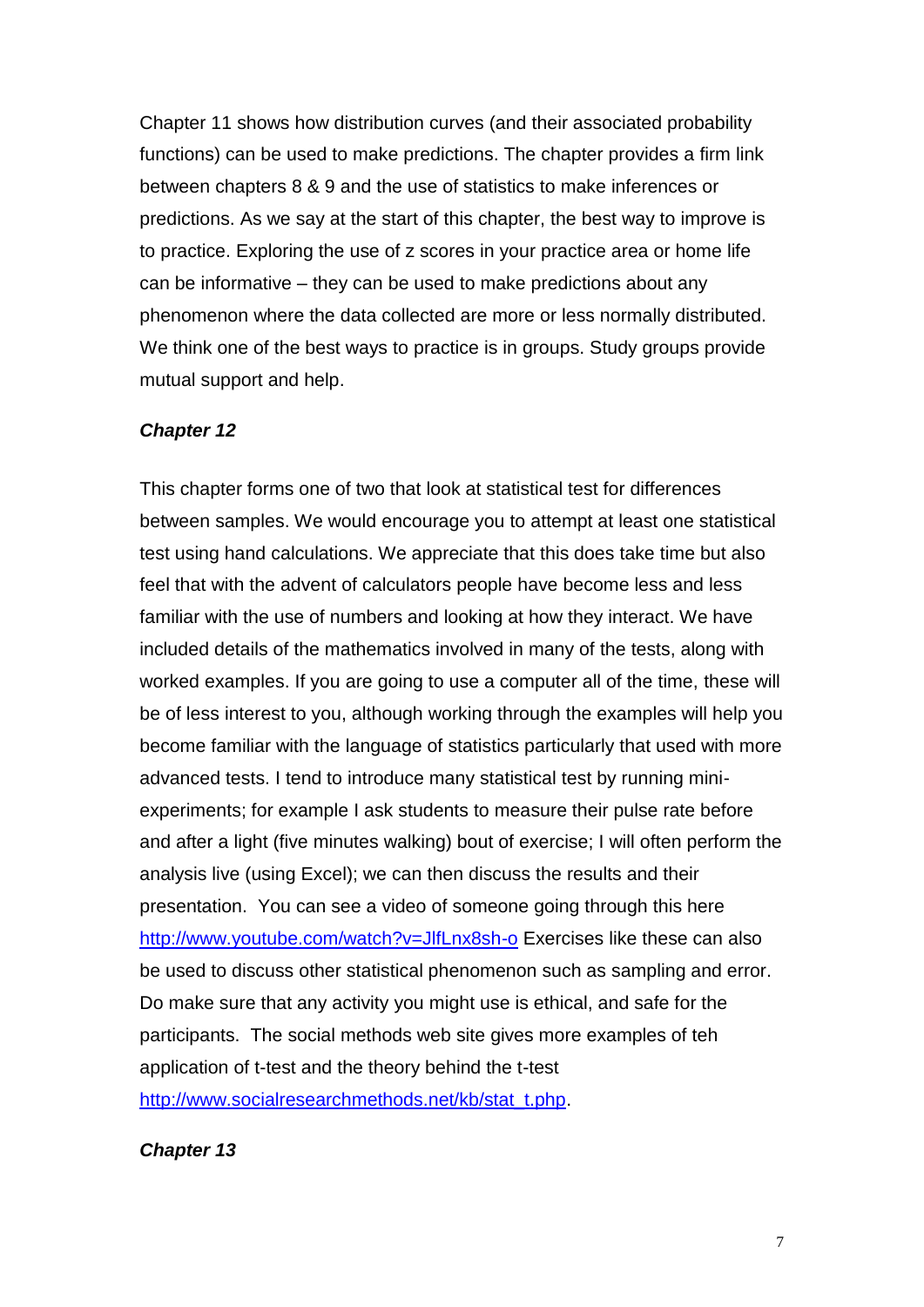Here the notion of ANOVA is introduced. Sometimes it is difficult to get the importance of Type I and Type II errors over. Thinking of examples of what could happen in clinical practice if they weren't considered often brings home this point. (see [http://the-brain-box.blogspot.co.uk/2013/04/statistical-power](http://the-brain-box.blogspot.co.uk/2013/04/statistical-power-is-truth-power.html)[is-truth-power.html\)](http://the-brain-box.blogspot.co.uk/2013/04/statistical-power-is-truth-power.html) This chapter on ANOVA follows the style of that used in Chapter 11, and again we would encourage you to practice. We include in this chapter an explanation of the repeat measure design. Repeat measures designs are frequently used in clinical studies, however their statistical analysis is quite complex; we have provided references for those who wish to pursue these designs at this stage. This gentle little video talks through ANOVA [http://www.youtube.com/watch?v=-yQb\\_ZJnFXw](http://www.youtube.com/watch?v=-yQb_ZJnFXw)

## <span id="page-7-0"></span>*Chapter 14*

The statistical tests described in the previous chapters rely on the data being distributed normally. In this chapter, we look at test that can be used to determine if samples do deviate significantly from normality, and what to do if they are not normally distributed. If you look in published literature you will often find that the authors do not state whether or not they checked their data's distribution before applying statistical tests; this can lead to errors particularly when the tests assume a specific distribution type (i.e. parametric tests). We encourage you to look at how different phenomena are distributed (e.g. physical measurements, measures of IQ, disease distributions), and to explore how these can be transformed into a normal distribution.

## <span id="page-7-1"></span>*Chapter 15*

This chapter concerns non-parametric tests and follows from the previous discussion on transformation. If you find that your samples cannot be transformed; you will need to use a non-parametric tests. We practice you will automatically know when non-parametric tests are going to be the better option. As a rule of thumb, data collected on an ordinal scale tends to be difficult to transform, and unless your set of data is large, non-parametric tests are probably going to be the better option. A wide range of tests are described in this chapter and we suggest that you work through at least one by hand.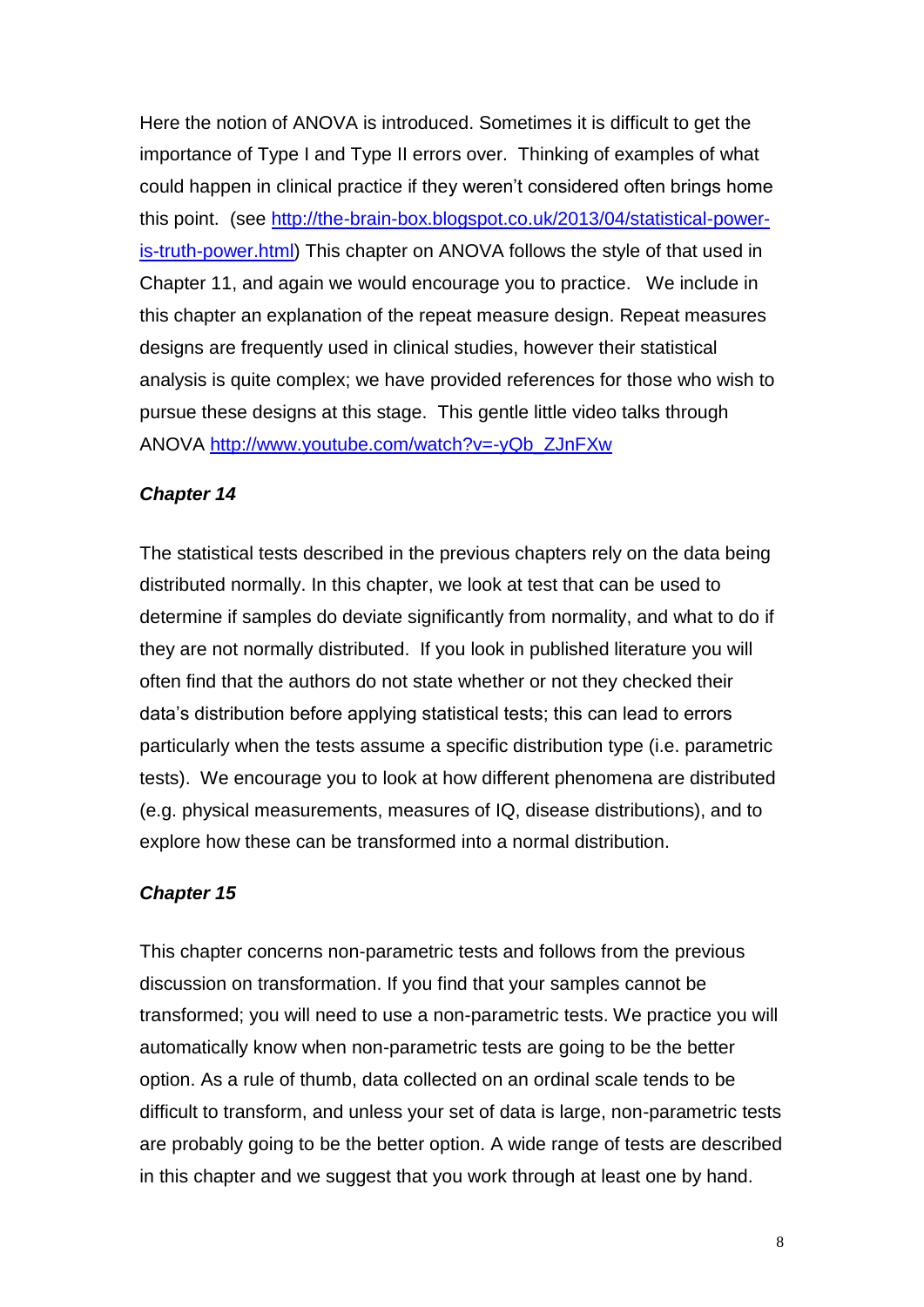Many of the tests rely on ranking the data; and working through this process will give you a fell for what the test actually does.

## *Chapter 16*

The previous chapters looked at statistical tests that can be used to investigate if there is a significant difference between samples; chapters 15 and 16 describe tests that can be used to look for significant associations between variables. Chapter 16 looks at chi-square tests whilst chapter 16 addresses regression and correlation.

Chi-square calculations are quite easy to perform by hand. With more involved contingency tables using an Excel spreadsheet is useful. The interpretation of one-way and tests for homogeneity causes few problems. These tests tend to be used for nominal or ordinal type data. They are sometimes used in relation to Likert scales although when used here it is highly likely that the assumption of independence is broken. You can practice using chi-square tests using naturally occurring nominal phenomena (e.g. eye colour) or non-natural classifications (e.g. individuals' geographic origins). You may want to discuss how we classify cases into their particular nominal group; it is not always as straightforward as it seems. When interpreting contingency tables it is possible to identifying which cell are contributing most to the significance of the chi-square statistic. These are the cells where the difference between the observed and the expected result is greatest.

## <span id="page-8-0"></span>*Chapter 17*

Correlation is a very widely used statistical test. The correlation test is straightforward, however, its interpretation often leads to problems. This is because it is very easy to believe that correlation implies cause and effect; unfortunately, it doesn't. Correlation implies only that there is a relationship. When you find a correlation, it is always worth thinking about what might be causing the relationship. A good exercise is to try to devise your own spurious correlations; is there a relationship between the amount of jam consumed and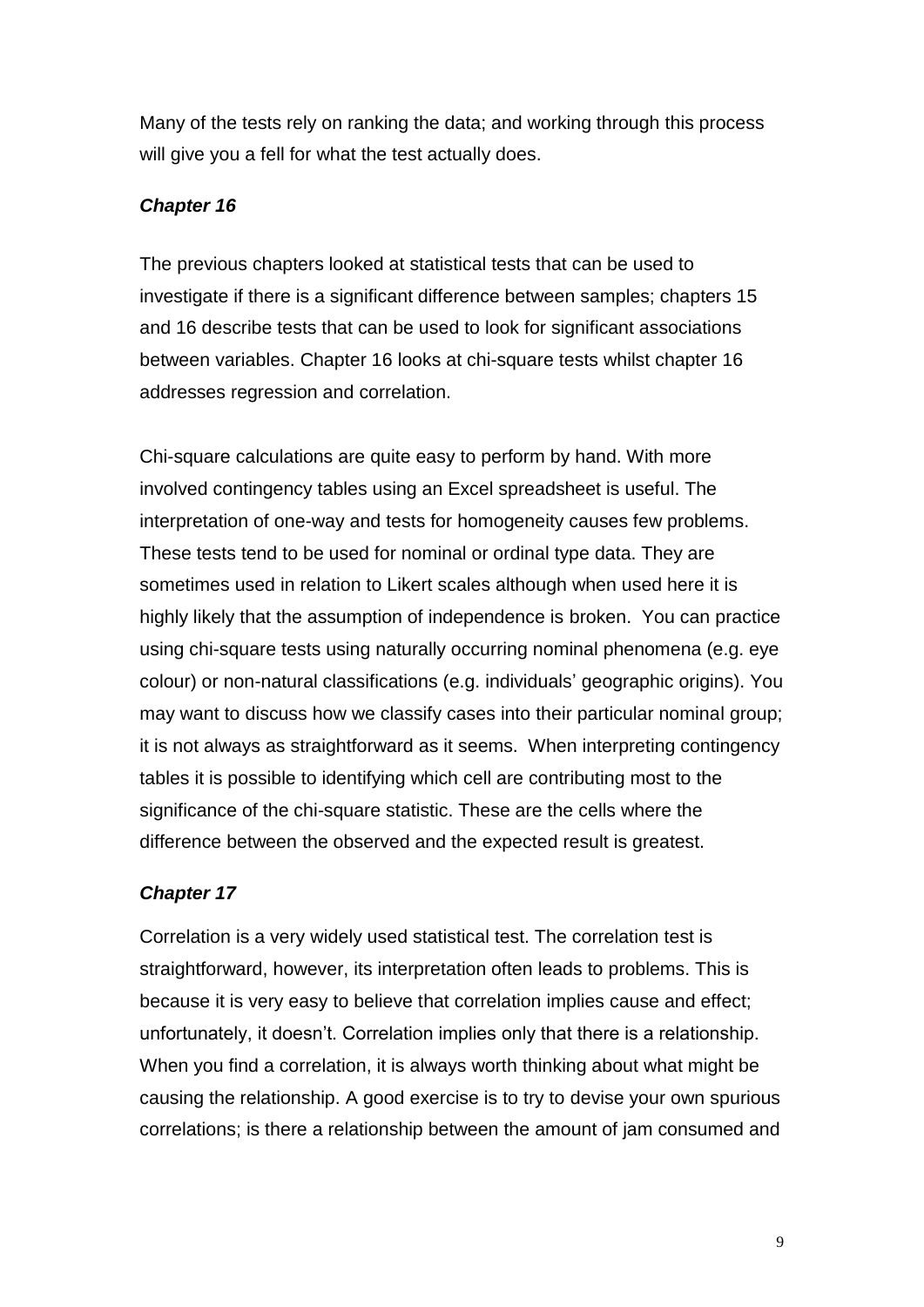the number of fatal road traffic accidents? There is a whole on-line journal <http://www.jspurc.org/news2.htm> devoted to exposing spurious correlations.

The second part of this chapter concerns bivariate linear regression. The use of bivariate linear regression should be confined to situations where you want to know the equation that defines the relationship between the variables of interest. This web site

<http://www.le.ac.uk/bl/gat/virtualfc/Stats/regression/regrcorr.html> has a view on the difference between correlation and regression.

#### <span id="page-9-0"></span>*Chapter 18*

Chapter 17 concerns tools to help when making clinical decisions where there are a range of potential therapies available, each of which may have been independently assessed. The two tools are Numbers Needed to Treat and L'abbe plots, both these techniques allow the risks associated with a particular approach to be set in a clinical context. Many examples of these approaches can be found in the on-line evidence based health practice journal **Bandolier**. It is a good idea when using these techniques to results from studies that have been published in systematic reviews. In such reviews, the authors assess the quality of the material used. To make sure that the inclusion criteria used by the systematic review matches your expectations. Examples of systematic reviews can be found in the Cochran Library [\(http://www.nelh.nhs.uk/cochrane.asp\)](http://www.nelh.nhs.uk/cochrane.asp) access to which is available free to many students studying health care.

#### <span id="page-9-1"></span>**Chapter 19**

Probably the most common questions students undertaking research ask is: 'How big does my sample need to be?' This chapter starts to answer this complex question, which has practical as well as philosophical considerations. There are web sites that will help you calculate your sample size needs bur beware these often assume a particular test type. A better option, for the serious researcher may be to obtain specific software for this purpose such as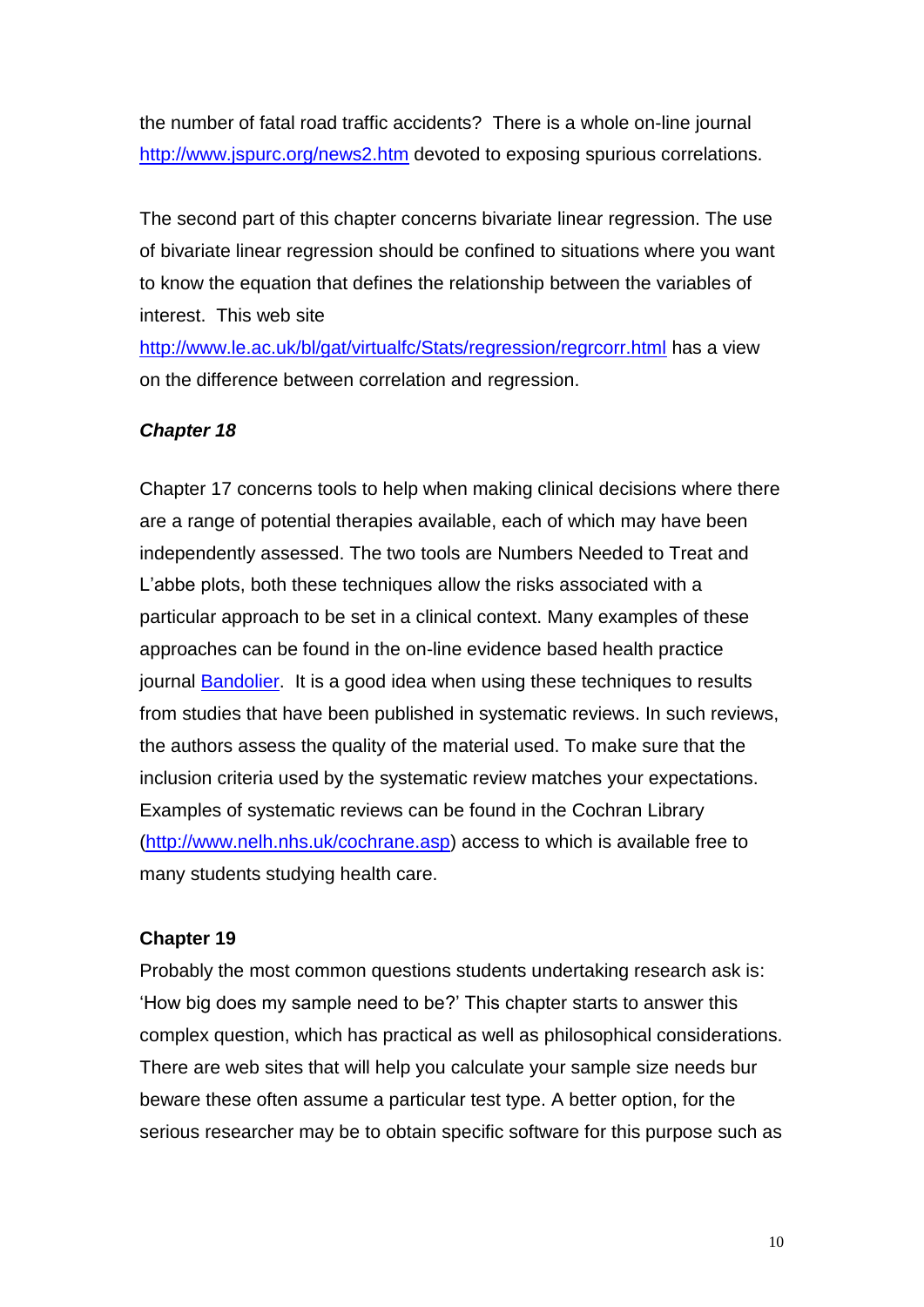PASS. This paper provides a good discussion of sample size determination in clinical studies<http://www.ncbi.nlm.nih.gov/pmc/articles/PMC3409926/>

## <span id="page-10-0"></span>*Chapter 20*

This flow chart will help you to select the type of statistical test that you need. If you are stuck read the review chapter.

## <span id="page-10-1"></span>*Guides to computer programmes for statistics*

There are two guides attached to this file. They look at two computer packages that can be used to perform statistical analysis; the first section will look at Microsoft Excel® the Second SPSS® (Statistical Package for Social Science). Both Excel® and SPSS® computer programmes are widely available they are, however, very different particularly with respect to their ease of use, accessibility, cost and the range of statistics that they can perform.

This guide assumes that you are able to use a personal computer (PC) and are familiar with programmes that use things such as windows and icons. It assumes that you can: open and close files and programmes, that you can save work and that you have at least used a computer for word processing. This guide is not a meant as a comprehensive manual to the packages described but as a brief introduction to get you started. As with most computer packages, as you explore them you will learn more our advice is to be brave, try new things and if possible keep the manual handy.

Using a statistical package when calculating statistics tends to produce less errors; this is because in general computers are extremely good at performing calculations, so tend not to make mathematical mistakes. You can also use computer packages to help but your data in a convenient form for storage and for any subsequent manipulation (e.g. expressing data measured in grams as kilograms). If you have a number of statistical calculations to perform you will find computer packages a great help. You do need to remember that learning